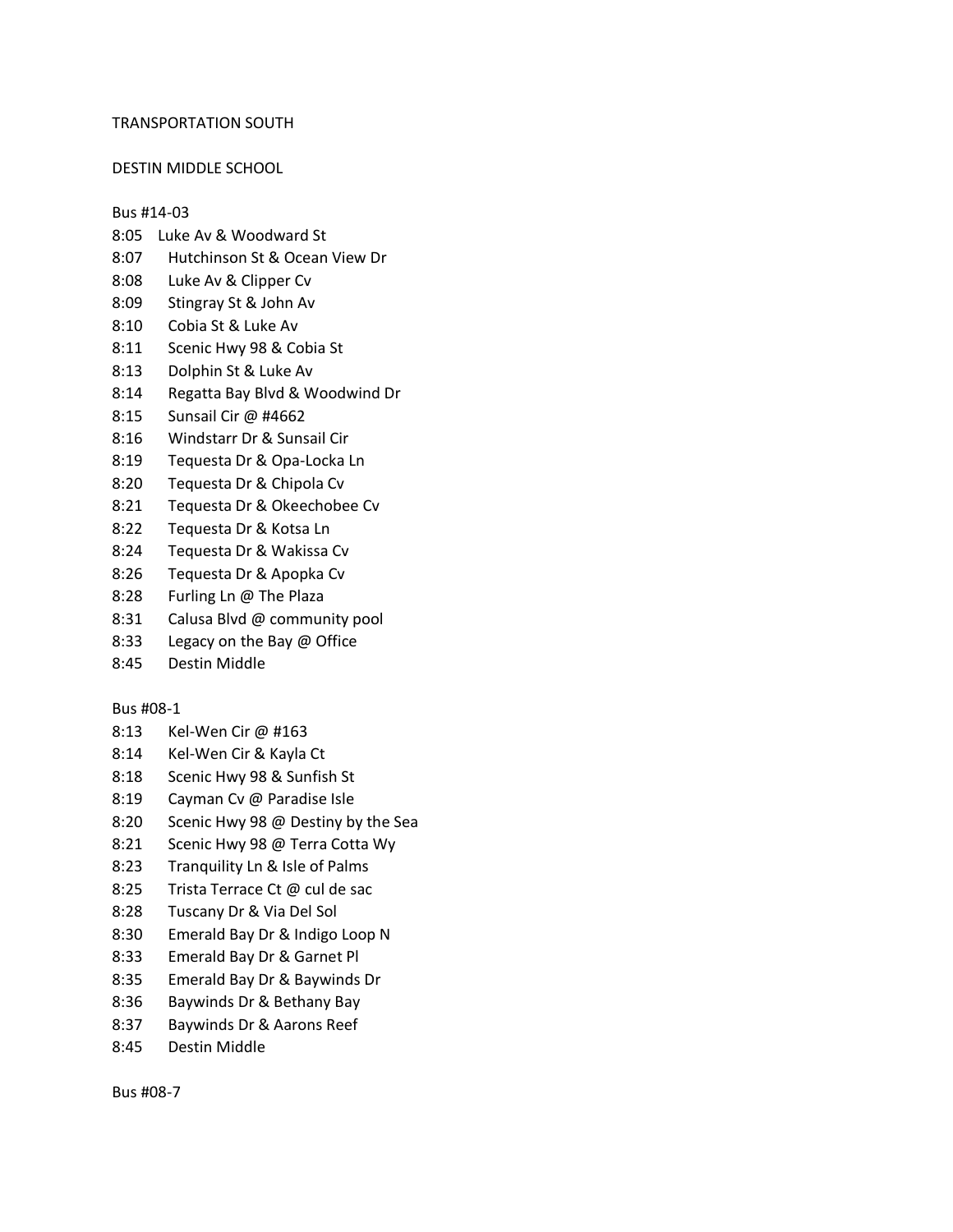- 8:16 Cypress St & Magnolia Av
- 8:18 Cat Mar Rd @ #1545
- 8:20 Cedar St @ #1568
- 8:22 Range Rd @ Rivera Apts
- 8:23 Bluewater Blvd & Merchants Wy
- 8:32 Raintree Blvd @ #123
- 8:34 Olde Post Rd & Southminster Cir
- 8:45 Destin Middle

#### Bus #14-14

- 8:06 Beach Dr & 2nd St
- 8:07 Beach Dr & Fourth St
- 8:09 Beach Dr & Sandalwood Dr
- 8:10 Beach Dr & Sea Oats Dr
- 8:11 Legion Dr @ Dewey Buck Destin Park
- 8:12 98 Palms Blvd @ Olympus Apts
- 8:14 Gulf Shore Dr @ Sandpiper Cv
- 8:15 Gulf Shore Dr @ Harbor Landing
- 8:16 Gulf Shore Dr & Moreno Point
- 8:17 Gulf Shore Dr & Norriego Dr
- 8:18 Gulf Shore Dr @ #511
- 8:19 Gulf Shore Dr & Durango Rd
- 8:20 Gulf Shore Dr @ #240
- 8:21 Gulf Shore Dr & Gulf Breeze Ct
- 8:22 Gulf Shore Dr & Shoreline Garden
- 8:23 Gulf Shore Dr @ #480
- 8:45 Destin Middle

Bus #14-15

- 8:13 Indian Trail & Indigo Cir W
- 8:14 Indian Trail & Mesa Rd
- 8:16 Indian Trail & Lauren Ct
- 8:17 Indian Trail & Skyler Run
- 8:18 Indian Trail & Deerfield Dr
- 8:19 Indian Trail @ #4109
- 8:20 Indian Bayou N @ #4101
- 8:21 Indian Bayou N @ #4041
- 8:22 Indian Trail @ #3993
- 8:23 Indian Trail @ #3847
- 8:24 Indian Trail & Mars St
- 8:25 Indian Trail & Harbor Ln
- 8:26 Indian Trail & Bayou Dr
- 8:27 Bayou Dr & Jupiter St
- 8:29 Main St & Bayview St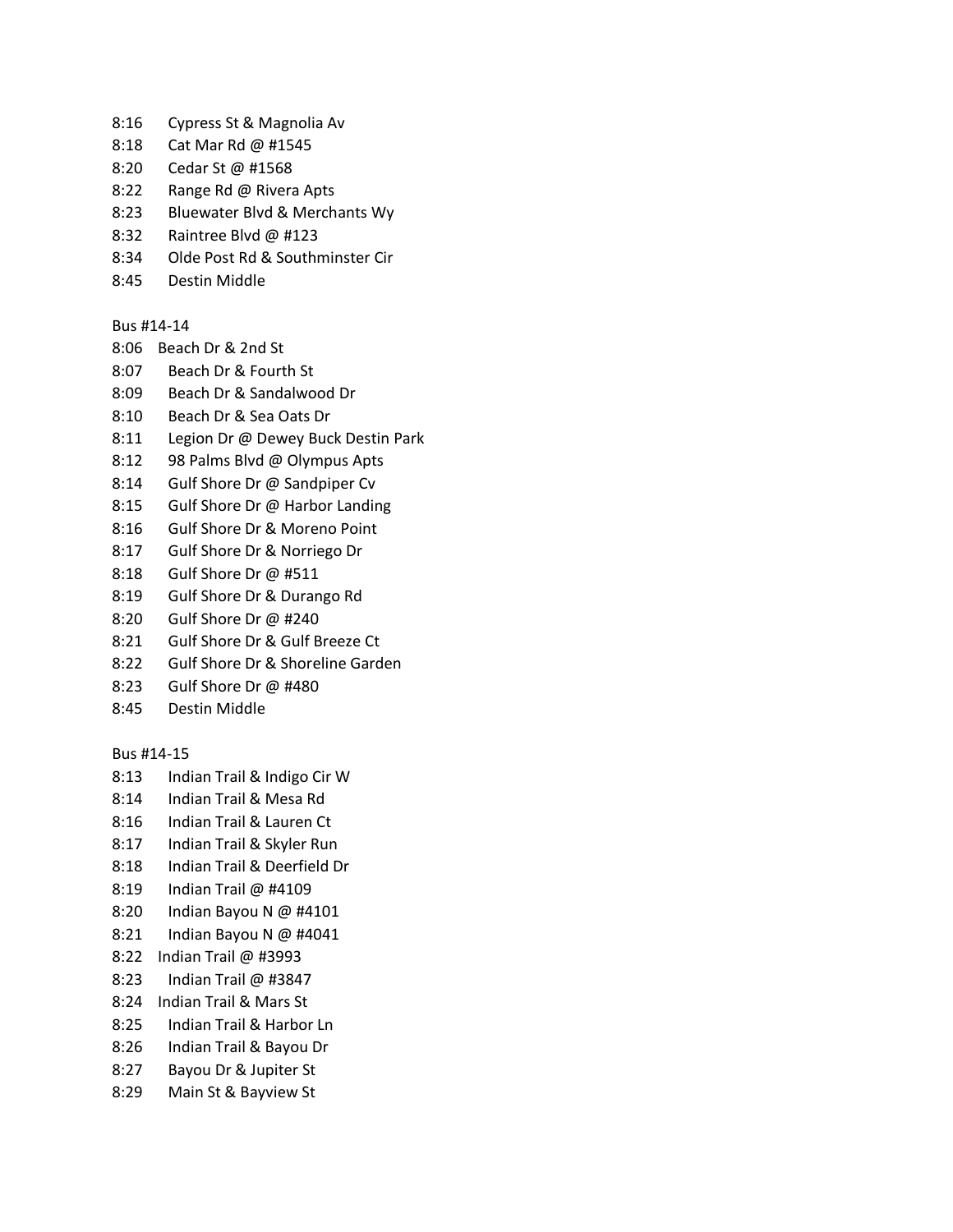8:45 Destin Middle

#### Bus #14-16

- 8:19 Airport Rd & Court Dr
- 8:20 Airport Rd @ #955
- 8:23 Twin Lakes Ln & Defiance Dr
- 8:26 Airport Rd & Mattie Kelly Blvd
- 8:27 Airport Rd & Quail Cir
- 8:28 Airport Rd & Quail Lake Blvd
- 8:29 Airport Rd @ #1150
- 8:30 Airport Rd & Gulf Terrace Blvd
- 8:45 Destin Middle

# Bus #14-18

- 8:06 Hwy 98 @ #724
- 8:07 Hwy 98 @ #770
- 8:12 Two Circle Rd & Drifting Sand Trl
- 8:15 Country Club Dr E & Indian Bayou Dr
- 8:16 Indian Bayou Dr & Osage Ct
- 8:17 Indian Bayou Dr & Muskogee Ln
- 8:18 Indian Bayou Dr & Country Club Dr E
- 8:19 Indian Bayou Dr & Teepee Ct
- 8:20 Indian Bayou Dr & Canoe Ct
- 8:21 Indian Bayou Dr & Country Club Dr W
- 8:23 Country Club Dr W & Okeechobee Ct
- 8:25 Country Club Dr W & Chickamauga Ln
- 8:26 Country Club Dr E & Pahokee Ln
- 8:27 Country Club Dr E & Cahaba Ln
- 8:29 Indian Bayou Trl @ Indian Lake Condos
- 8:45 Destin Middle

# Bus #21-04

- 8:23 Azalea Dr & Melvin St
- 8:25 Mountain Dr & Pelican Pl
- 8:27 Stahlman Av & Ridgewood Cir
- 8:28 Stahlman Av & Kelly St
- 8:30 Benning Dr & Kelly St
- 8:45 Destin Middle

# Bus #21-07

- 8:16 Benning Dr & Mountain Dr
- 8:18 Benning Dr & Maltezo St
- 8:21 Benning Dr & Bay Ct
- 8:22 Benning Dr & Calhoun Av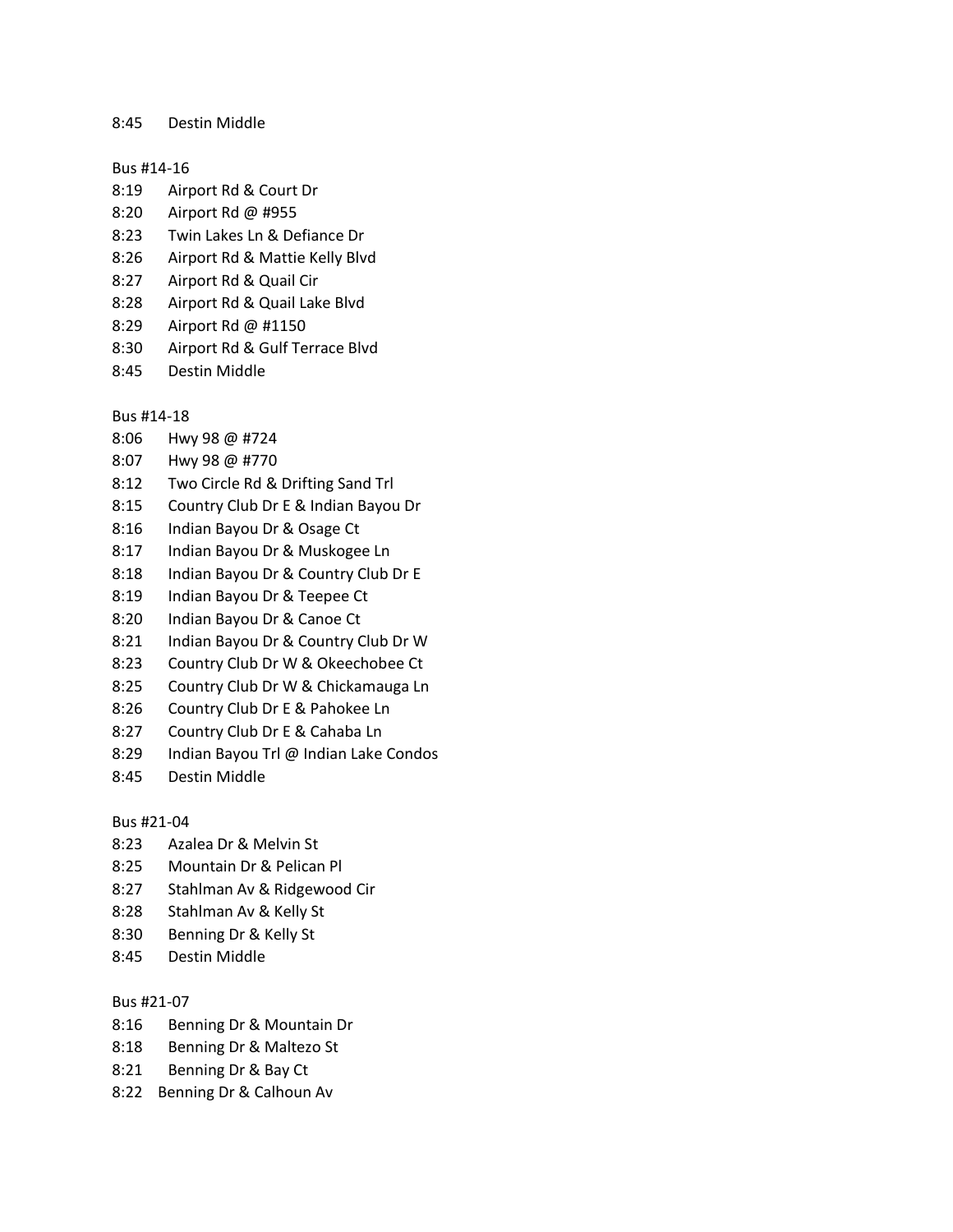- 8:23 Cross St & Calhoun Av
- 8:24 Calhoun Av & Carter Ln
- 8:25 Calhoun Av @ Bay Oaks
- 8:27 Forest St & Sibert Av
- 8:29 Zerbe St & Sibert Av
- 8:45 Destin Middle

# Bus #21-08

- 8:11 Spring Ln & Emm Lou Ln
- 8:12 Spring Lake Dr & Kelly St
- 8:15 N Lakeside Dr & Dawn Ln
- 8:17 Misty Wy & Harbor Wind Ct
- 8:19 Misty Wy & Airport Rd
- 8:23 Kell Aire Dr & Juniper St
- 8:24 Kell Aire Dr & Kell Aire Ct
- 8:25 Spanish Moss Trl & Wild Oak Av
- 8:26 Spanish Moss Trl & Holly St
- 8:45 Destin Middle

# Bus #21-09

- 8:11 Boys & Girls Club
- 8:16 Indian Bayou Trail @ The Palms
- 8:17 Commons Dr & Diamond Cv
- 8:18 Commons Dr @ The Preserve
- 8:19 Commons Dr @ Seaglass
- 8:23 Kelly Plantation Dr & Stonebridge Rd
- 8:26 Marshbrook Wy @ #4510
- 8:27 Kelly Plantation Dr & Bahia Ln
- 8:28 Kelly Plantation Dr & Terrapin Tr
- 8:29 Kelly Plantation Dr & Kelly Plantation Dr
- 8:30 Sand Myrtle Trl & Bellbouy Landing
- 8:32 Matties Wy & Sand Myrtle Trl
- 8:35 Old Bayou Trl & Leaning Pines Loop
- 8:37 Kelly Plantation Dr & Carriage Ln
- 8:45 Destin Middle

# Bus #21-19

- 8:15 Magnolia Plantation @ Turtle Crossing
- 8:20 Bay Dr & Wren Wy
- 8:25 Bay Dr & Bermuda Wy
- 8:28 Oakmont Cir & Chantilly Cir
- 8:30 Oakmont Cir @ #1618
- 8:35 Windward Ln @ cir
- 8:42 Windrush Dr @ red brick cir